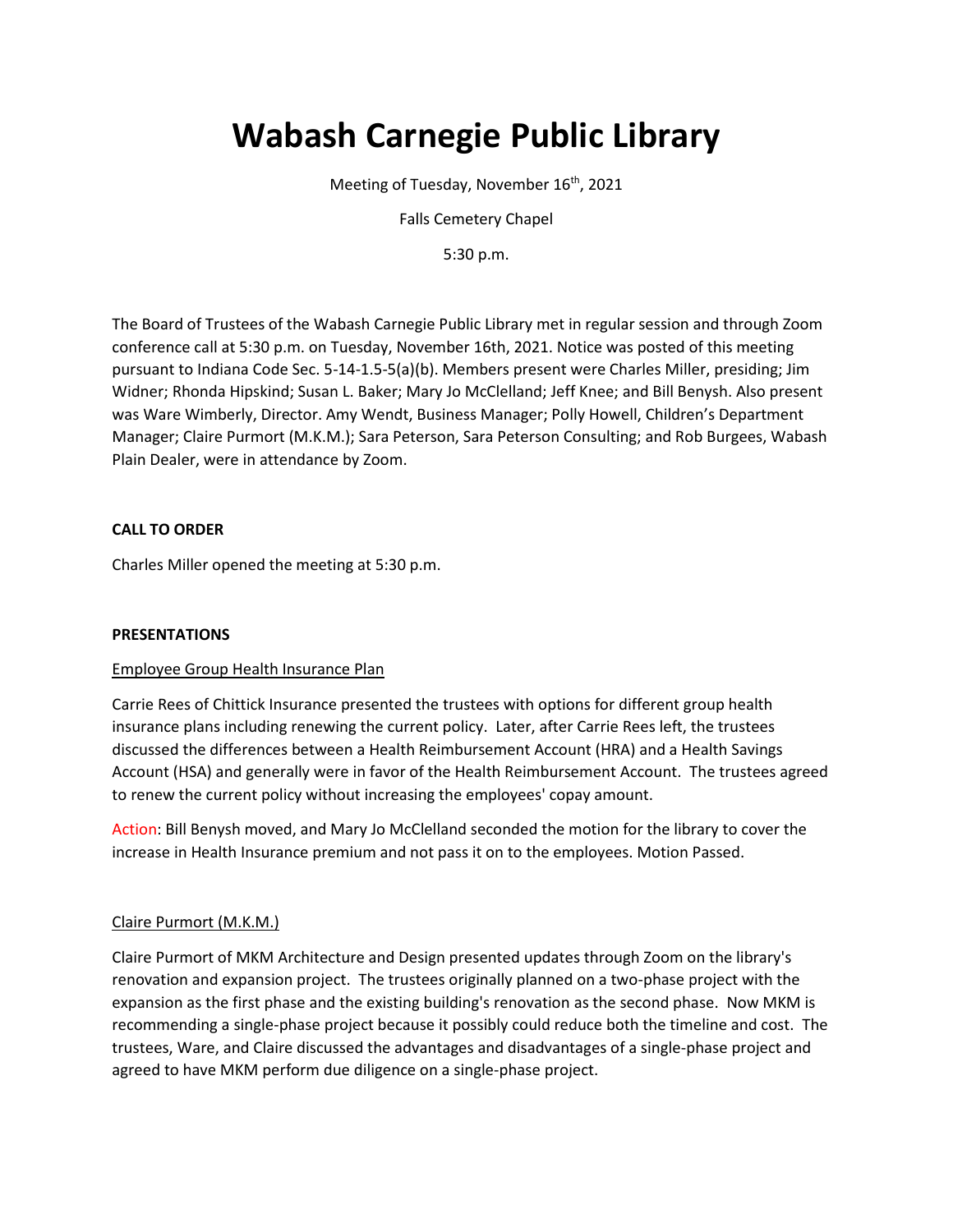*Board of Trustees – Minutes – November 16th, 2021, p. 2*

Action: Bill Benysh moved, and Rhonda Hipskind seconded the motion to approve M.K.M. to engage in due diligence for a one-phase approach. Motion passed.

As the library gets closer to the construction phase of the project, MKM recommended that the trustees designate Ware as the signer on expenditure documents and the trustees agreed.

Action: Mary Jo McClelland moved and seconded by Rhonda Hipskind the motion to authorize Ware as the designated signer for the construction bid documents in preparation for sending bids out. Motion passed.

Claire reported that due to the elevator's age, replacement parts that are needed to bring it up to code no longer are available. Therefore, MKM will send out bid requests for a new elevator which will be a separate project from the expansion and renovation but done at the same time. The trustees agreed to encumber funds from the 2021 Library Improvement Reserve Fund (LIRF) to pay for the project.

## **CONSENSUS AGENDA**

The Consensus Agenda was presented and approved**.**

Action: Susan L. Baker moved, and Rhonda Hipskind second motion to approve the Consensus Agenda. Motion passed.

## **PRESIDENT'S REPORT**

No Report

## **COMMITTEE REPORT**

## Parks Department

Bill Benysh reported that new nets were installed at the Honeywell Pool tennis courts and new lights were installed at Paradise Spring Park. Ware asked if there were any new developments with the grant the department applied for that might involve another Story Walk and Bill said no.

## **NEW BUSINESS**

## Salary Ordinance/Schedule 2022

The trustees discussed the possibility of a 3-4% raise for employees which will be influenced by which employee health insurance plan they decide to get. The trustees decided to table it until the December meeting when they will review it again.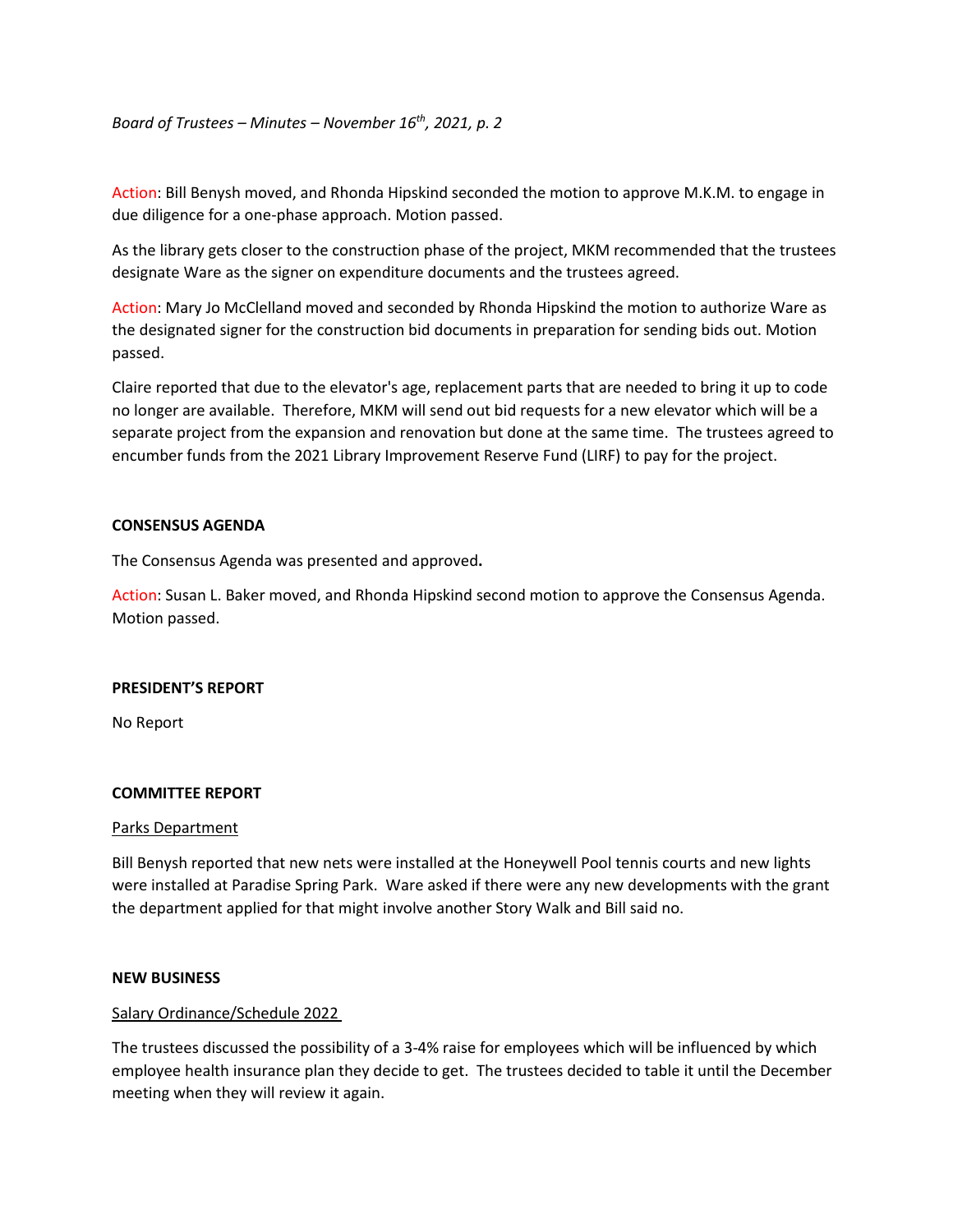Action: Rhonda Hipskind moved, and Susan Baker seconded the motion to table the salary discussion. Motion passed

# Outline of Procedure COVID related

Ware presented an updated outline of COVID-19 procedures that require library staff and patrons to wear masks if Wabash County's metrics reach Level 3. If the county metrics are lower than 3, then masks would be optional for everyone. Following discussion, the trustees approved the revision.

Action: Rhonda Hipskind moved, and Susan L. Baker seconded the motion to approve the COVID Procedures policy. Motion Passed.

# Gift Policy with retirements/voluntary leaves

The trustees reviewed the proposed employee gift policy that would recognize those employees who retire or leave for voluntary reasons. An employee would have to work at the library a minimum of five years to be eligible for a \$50.00 gift that would increase in \$50.00 increments for each additional five years of employment. The policy was approved.

Action: Rhonda Hipskind moved, and Susan L. Baker seconded the motion to approve the Gift Policy. Motion Passed.

# **DIRECTOR'S REPORT/ADMINISTRATIVE UPDATE**

# My Heritage

Ware presented a recommendation to renew the My Heritage database. My Heritage is a search tool for genealogical research and is well used by library patrons. After discussing its use and value, the trustees approved renewing it.

Action: Rhonda Hipskind moved, and Susan L. Baker seconded the motion to renew Family Heritage. Motion Passed.